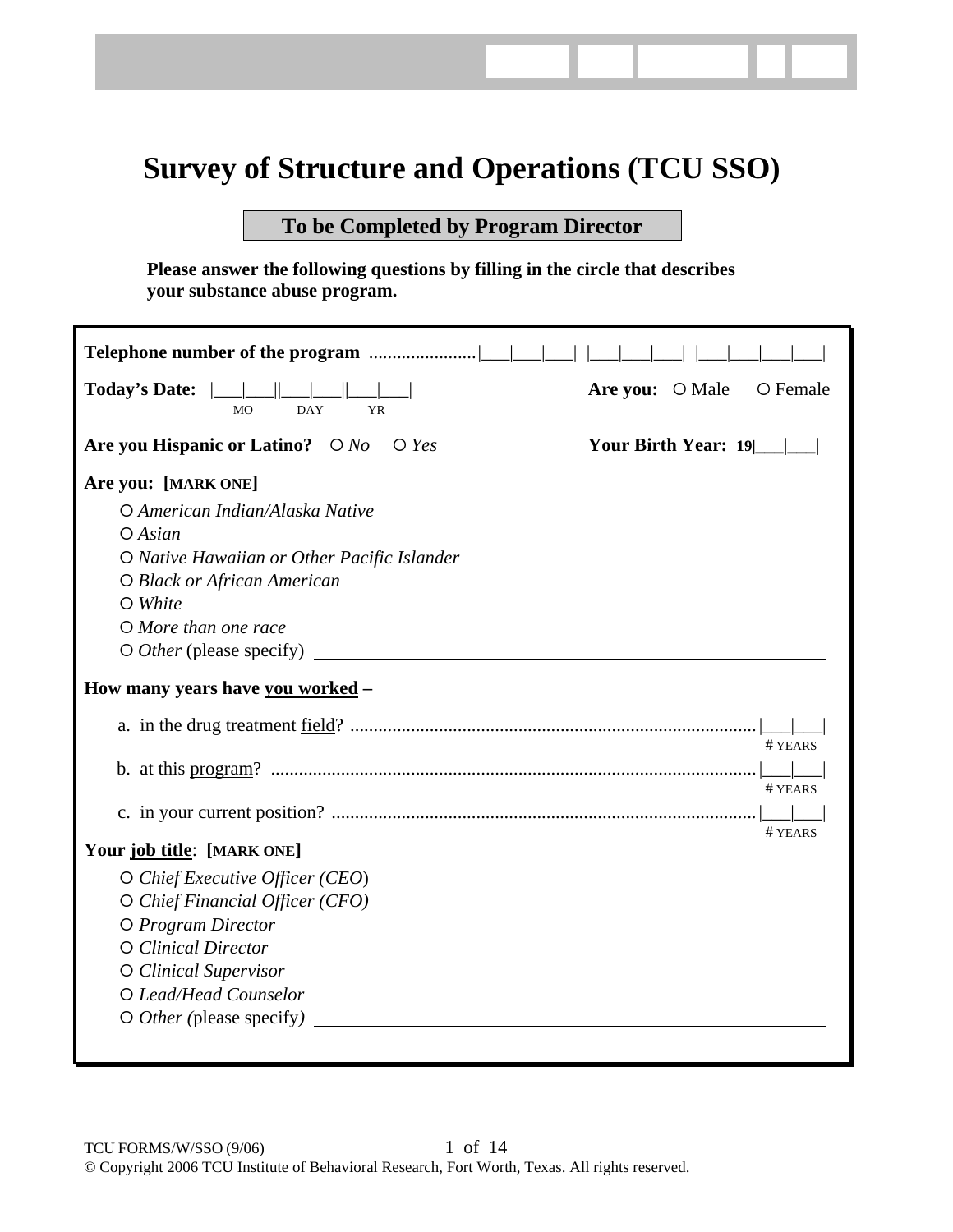# **A. STRUCTURAL RELATIONSHIPS**

**The following questions refer to your program's relationship with a parent organization. Please refer to the definitions below for clarification.** 

#### **Definitions:**

Program – A single intact clinic that provides substance abuse treatment services (e.g., outpatient treatment).

Parent Organization – A larger organization or agency of which your clinic is a part. There may be shared or separate financial accounting practices.

Sibling – Another single intact clinic that is operated separately from yours, but is also under your parent organization.

| $\bigcirc$ Yes                                                                               |
|----------------------------------------------------------------------------------------------|
|                                                                                              |
| IF "NO," please skip to Section B, Question 1.                                               |
| 2. How many "siblings" do you have (how many other substance                                 |
| 3. What proportion of your program's<br>financial books are independent                      |
| 4. Are you able to determine the percentage of your budget that is covered<br>$\bigcirc$ Yes |
| IF "YES," approximately what percentage of your budget is covered by $-$                     |
| $\%$                                                                                         |
| $\%$                                                                                         |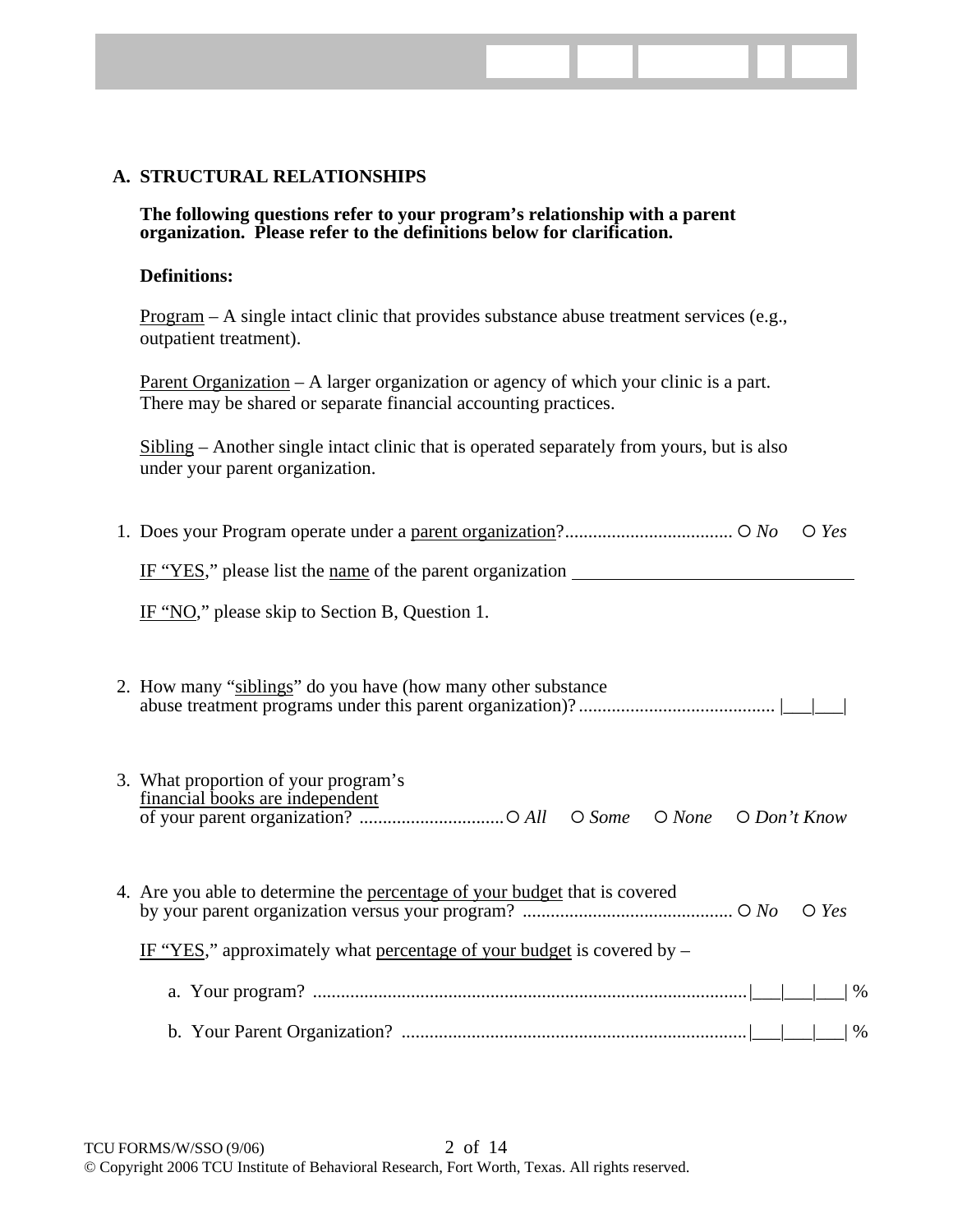# **Please answer the following questions separately for Parent Organization and Sibling Programs.**

|                                                                                                                                                                                                                                                                                                                                | <b>Parent</b> |  | <b>Sibling</b> |  |  |
|--------------------------------------------------------------------------------------------------------------------------------------------------------------------------------------------------------------------------------------------------------------------------------------------------------------------------------|---------------|--|----------------|--|--|
|                                                                                                                                                                                                                                                                                                                                |               |  |                |  |  |
| 6. Do you share staff with $\ldots$ $\ldots$ $\ldots$ $\ldots$ $\ldots$ $\ldots$ $\ldots$ $\ldots$ $\ldots$ $\ldots$ $\ldots$ $\ldots$ $\ldots$ $\ldots$ $\ldots$ $\ldots$ $\ldots$ $\ldots$ $\ldots$ $\ldots$ $\ldots$ $\ldots$ $\ldots$ $\ldots$ $\ldots$ $\ldots$ $\ldots$ $\ldots$ $\ldots$ $\ldots$ $\ldots$ $\ldots$ $\$ |               |  |                |  |  |

Please provide a brief description of your Program's relationship with your Parent Organization and Siblings, particularly regarding circumstances that are unique to your Program or situation.

# **B. PROGRAM CHARACTERISTICS**

| # YEARS<br>5. Which of the following best describes this program? [MARK ONE]                                |
|-------------------------------------------------------------------------------------------------------------|
| $\circ$ Regular outpatient – less than 6 hours of structured programming per week<br>(non-methadone)        |
| O Intensive outpatient – minimum of 2 hours of structured programming on 3 days<br>per week (non-methadone) |
| O Both Regular Outpatient and Intensive Outpatient (non-methadone)                                          |
| $O$ <i>Outpatient methadone</i>                                                                             |
| $\circ$ Therapeutic community                                                                               |
| O Inpatient/residential                                                                                     |
| O Halfway house/work release                                                                                |
|                                                                                                             |
| 6. On which days does this program provide services? [CHECK ALL THAT APPLY]                                 |
| $O$ Thursday<br>$\bigcirc$ Sunday                                                                           |
| $O$ <i>Monday</i><br>$O$ <i>Friday</i>                                                                      |
| $O$ Tuesday<br>$O$ Saturday                                                                                 |

{ *Wednesday*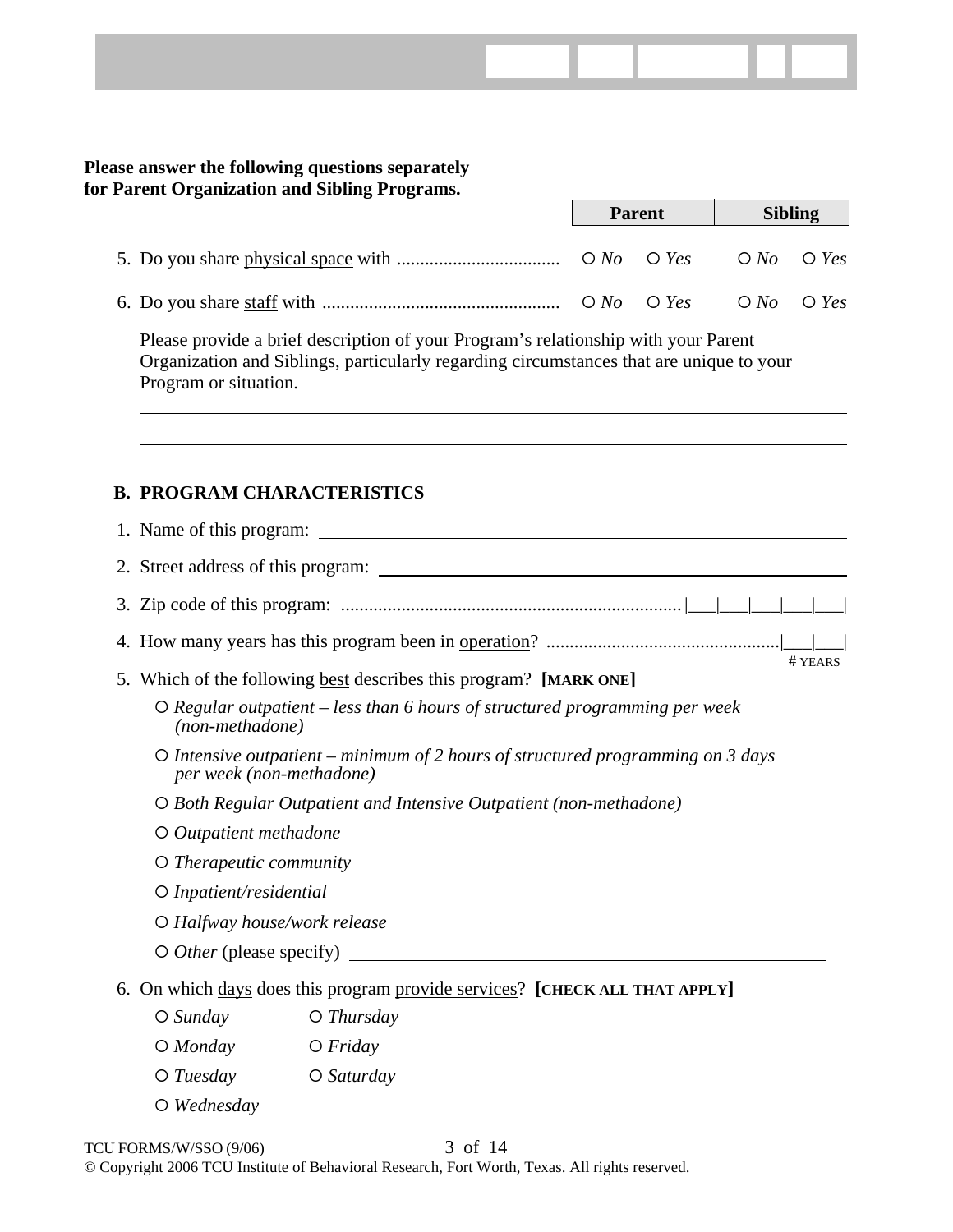- 7. Which one category best describes the primary setting of this program? **[MARK ONE]**
	- { *Family/children services*  { *Free-standing substance abuse services*  { *Health center (including primary care setting)*  { *Health Maintenance Organization or Integrated Health Plan Facility*  { *Hospital or university*  { *Jail or prison*  { *Juvenile detention*  { *Mental health service setting or community mental health clinic*  { *Other multi-services*  { *Private or group practice*  { *Psychiatric or other specialized hospital*  { *Social services*
	- { *Other* (please specify)

### 8. Primary catchment area for program: **[MARK ONE]**

#### 9. Is this facility operated by: **[MARK ONE]**

- { *A private for profit organization*
- { *A private non-profit organization*
- { *State government*
- { *Local, county, or community government*
- { *Tribal government*
- { *Federal government If federal government, which government agency?* **[MARK ONE]**
	- { *Department of Veteran Affairs*
	- { *Department of Defense*
	- { *Indian Health Services*
	- { *Federal Bureau of Prisons*
	- { *Other* (please specify)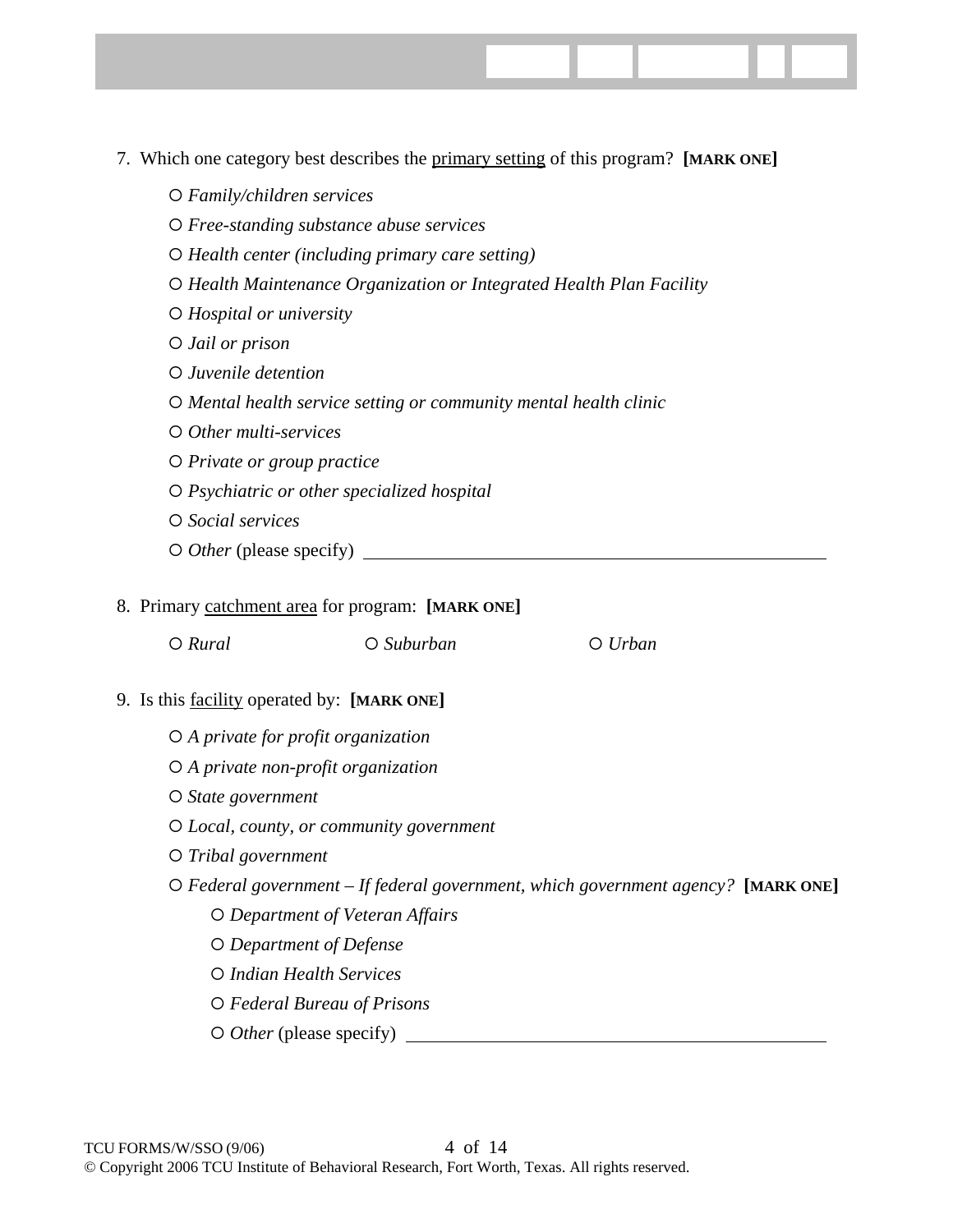

| 10. What percentage of revenue/funding within the last year came from:                                      |                      |
|-------------------------------------------------------------------------------------------------------------|----------------------|
|                                                                                                             | %                    |
|                                                                                                             | $\frac{9}{6}$        |
|                                                                                                             | %                    |
| d.                                                                                                          | %                    |
|                                                                                                             | $\frac{9}{6}$        |
|                                                                                                             | $\frac{9}{6}$        |
| g.                                                                                                          | %                    |
| h. Other public funds (Federal, State, and local block grants,                                              | $\frac{9}{6}$        |
| Other funds (such as from charities, donations, fund-raising events)                                        | 0/6                  |
|                                                                                                             | %                    |
| IF "YES,"<br># CONTRACTS<br>b. What percentage of your clients were billed under MCO contracts?  __ __      | $\bigcirc$ Yes<br> % |
| 12. Type of substance abuse problems treated: [MARK ONE]                                                    |                      |
| $\bigcirc$ Alcohol problems only $\bigcirc$ Drug problems only<br>$\bigcirc$ Both alcohol and drug problems |                      |
|                                                                                                             | $\bigcirc$ Yes       |
| 14. Is this program accredited or licensed by $-$                                                           |                      |
| a. Joint Commission on Accreditation of Healthcare Organizations (JCAHO)? $\bigcirc$ No                     | $\bigcirc$ Yes       |
| Commission on Accreditation of Rehabilitation Facilities (CARF)?  O No<br>b.                                | $\bigcirc$ Yes       |
| $c$ .                                                                                                       | $\bigcirc$ Yes       |
| d.                                                                                                          | $\bigcirc$ Yes       |
|                                                                                                             | $\bigcirc$ Yes       |
| <i>f. Other?</i> (please specify)                                                                           | $\bigcirc$ Yes       |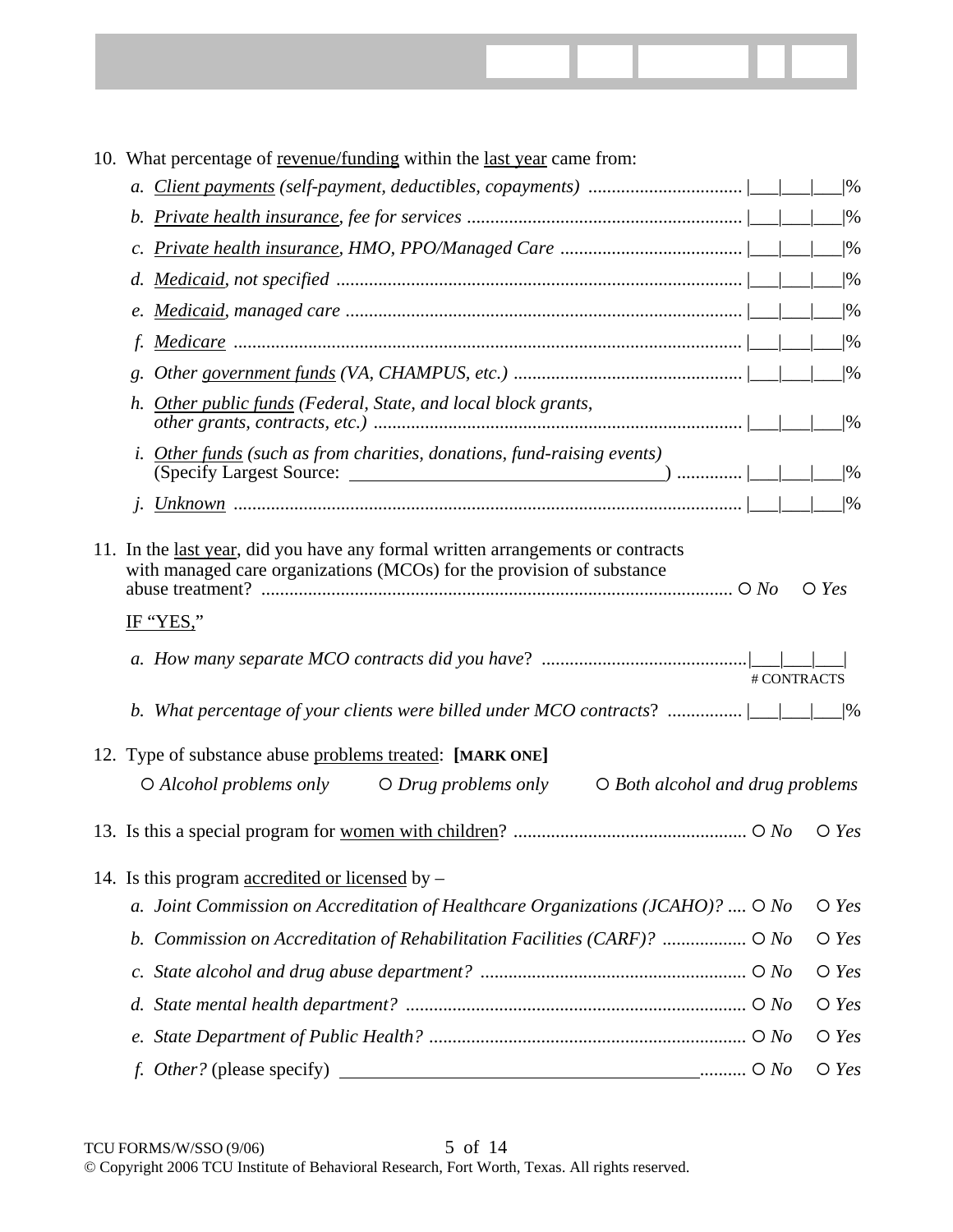| 15. What is this program's $-$                                                                                                    |           |                  |  |
|-----------------------------------------------------------------------------------------------------------------------------------|-----------|------------------|--|
|                                                                                                                                   |           |                  |  |
|                                                                                                                                   |           | # CLIENTS        |  |
|                                                                                                                                   |           |                  |  |
|                                                                                                                                   |           | #DAYS            |  |
|                                                                                                                                   |           |                  |  |
| a. IF "YES" OR "VARIED," what is your typical planned length of treatment? $\Box$                                                 |           |                  |  |
|                                                                                                                                   |           | $#$ DAYS         |  |
| <b>C. ASSESSMENTS</b>                                                                                                             |           |                  |  |
| 1. How many clients are <u>served</u> by this program –                                                                           |           |                  |  |
|                                                                                                                                   |           |                  |  |
|                                                                                                                                   |           | # CLIENTS        |  |
|                                                                                                                                   |           |                  |  |
|                                                                                                                                   |           | # CLIENTS        |  |
|                                                                                                                                   | # CLIENTS |                  |  |
| 2. How many hours per week does a "typical" client spend in –                                                                     |           |                  |  |
|                                                                                                                                   |           |                  |  |
|                                                                                                                                   |           | # HOURS PER WEEK |  |
|                                                                                                                                   |           | # HOURS PER WEEK |  |
|                                                                                                                                   |           |                  |  |
|                                                                                                                                   |           | # HOURS PER WEEK |  |
| 3. At <i>intake</i> , what types of <i>assessments or diagnostic</i> instruments does your<br>program currently use with clients? |           |                  |  |
|                                                                                                                                   |           |                  |  |
| b. Diagnostic Interview Schedule/Diagnostic and Statistical Manual IV                                                             |           |                  |  |
|                                                                                                                                   |           | $\bigcirc$ Yes   |  |
|                                                                                                                                   |           | $\bigcirc$ Yes   |  |
| d.                                                                                                                                |           | $\bigcirc$ Yes   |  |
| e.                                                                                                                                |           | $\bigcirc$ Yes   |  |
|                                                                                                                                   |           | $\bigcirc$ Yes   |  |
| g.                                                                                                                                |           | $\bigcirc$ Yes   |  |
| h. Other (please specify) $\qquad \qquad$ $\qquad \qquad$ 0 No                                                                    |           | $\bigcirc$ Yes   |  |
|                                                                                                                                   |           |                  |  |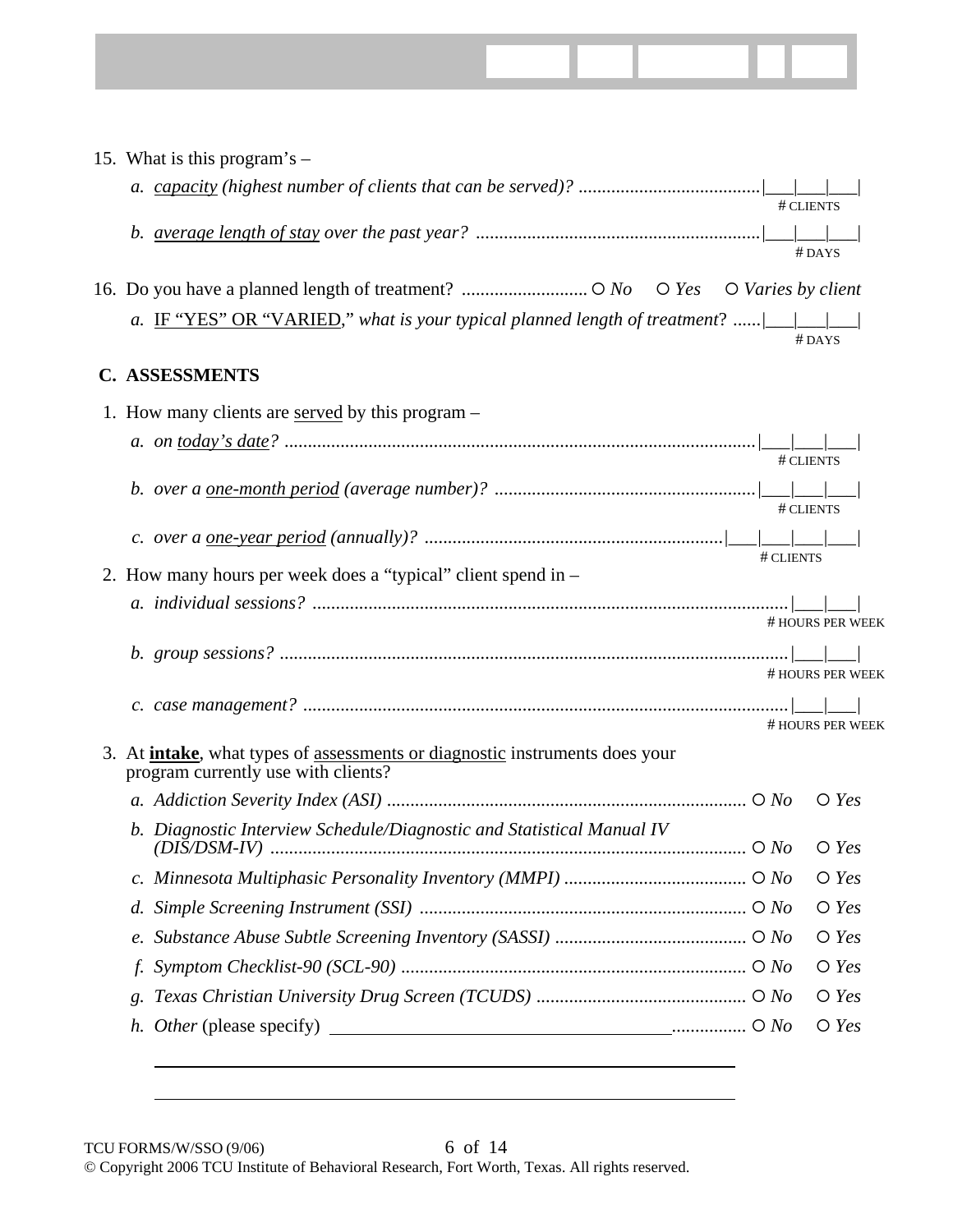

# 4. **During treatment**, what types of assessments or diagnostic instruments does your program currently use with clients?

|                                                                       | $\bigcirc$ Yes |
|-----------------------------------------------------------------------|----------------|
| b. Diagnostic Interview Schedule/Diagnostic and Statistical Manual IV | $\bigcirc$ Yes |
|                                                                       | $\bigcirc$ Yes |
|                                                                       | $\bigcirc$ Yes |
|                                                                       |                |
|                                                                       | $\bigcirc$ Yes |
|                                                                       | $\bigcirc$ Yes |
| <i>h. Other</i> (please specify) $\qquad \qquad$                      | $\bigcirc$ Yes |
|                                                                       |                |

| 5. Does your program attempt to contact clients after discharge          | $\bigcirc$ Yes |
|--------------------------------------------------------------------------|----------------|
|                                                                          | $\bigcirc$ Yes |
| IF "YES," what system is used?                                           |                |
|                                                                          | $\bigcirc$ Yes |
| b. National Survey of Substance Abuse Treatment Services (N-SSATS)  O No | $\bigcirc$ Yes |
|                                                                          | $\bigcirc$ Yes |
|                                                                          |                |
|                                                                          |                |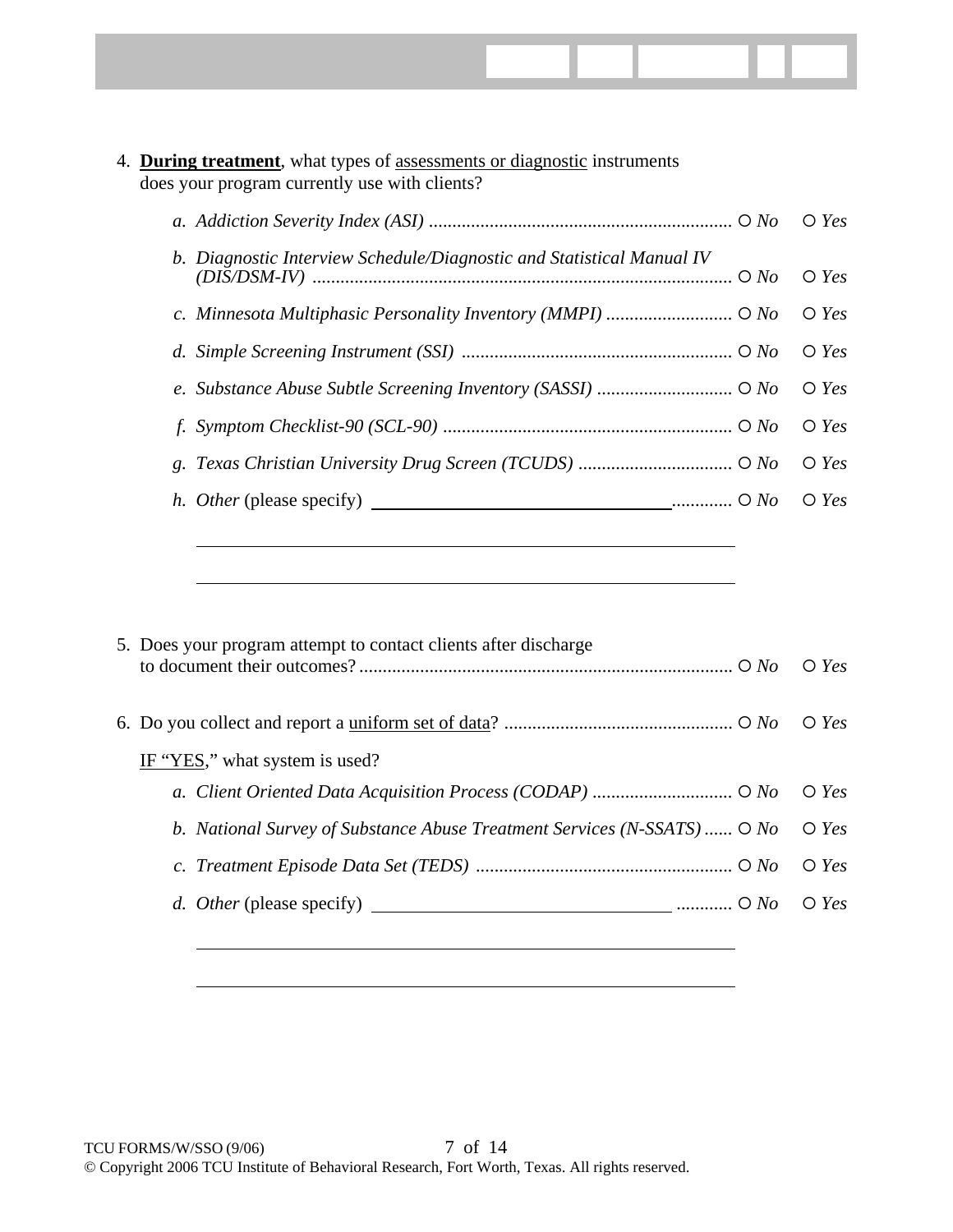# **D. MONITORING**

| 1. Does the program have a central computerized system<br>for the following information?                                                                                                                                                                      |                |
|---------------------------------------------------------------------------------------------------------------------------------------------------------------------------------------------------------------------------------------------------------------|----------------|
|                                                                                                                                                                                                                                                               | $\bigcirc$ Yes |
|                                                                                                                                                                                                                                                               | $\bigcirc$ Yes |
| c. Program census data (e.g., numbers served, gender, ethnicity) $\circ$ No                                                                                                                                                                                   | $\bigcirc$ Yes |
|                                                                                                                                                                                                                                                               | $\bigcirc$ Yes |
|                                                                                                                                                                                                                                                               | $\bigcirc$ Yes |
|                                                                                                                                                                                                                                                               | $\bigcirc$ Yes |
|                                                                                                                                                                                                                                                               |                |
| 2. Does your program have a system for obtaining <i>documented</i> costs<br>for each <i>unit</i> of service (e.g., 1 hour of therapy, 1 day of treatment, etc.)? $\circ$ No<br>3. Does your program currently use any organizational assessments to examine - | $\bigcirc$ Yes |
| a. Program motivation for change (e.g., program needs, training needs)? $\bigcirc$ No                                                                                                                                                                         | $\bigcirc$ Yes |
|                                                                                                                                                                                                                                                               | $\bigcirc$ Yes |
|                                                                                                                                                                                                                                                               | $\bigcirc$ Yes |

# **E. SERVICES**

1. Are the following services provided by this program?

### **a. Assessment Services**

- *1. Comprehensive Substance Abuse Assessment/Diagnosis ..*  $O$  *No*  $O$  *Yes*  $O$  *By referral only*
- 2. Comprehensive Mental Health Assessment/Diagnosis ......  $\circ$  *No*  $\circ$  *Yes*  $\circ$  *By referral only*

## **b. Substance Abuse Therapy and Counseling**

 *1. Individual Therapy .............................................................* { *No* { *Yes* { *By referral only 2. Group Therapy* (not including Relapse Prevention) *..........* { *No* { *Yes* { *By referral only 3. Family Counseling .............................................................* { *No* { *Yes* { *By referral only 4. Aftercare Counseling .........................................................* { *No* { *Yes* { *By referral only 5. Relapse Prevention Groups ...............................................* { *No* { *Yes* { *By referral only 6. Pharmacotherapies/Prescription Medication ....................* { *No* { *Yes* { *By referral only*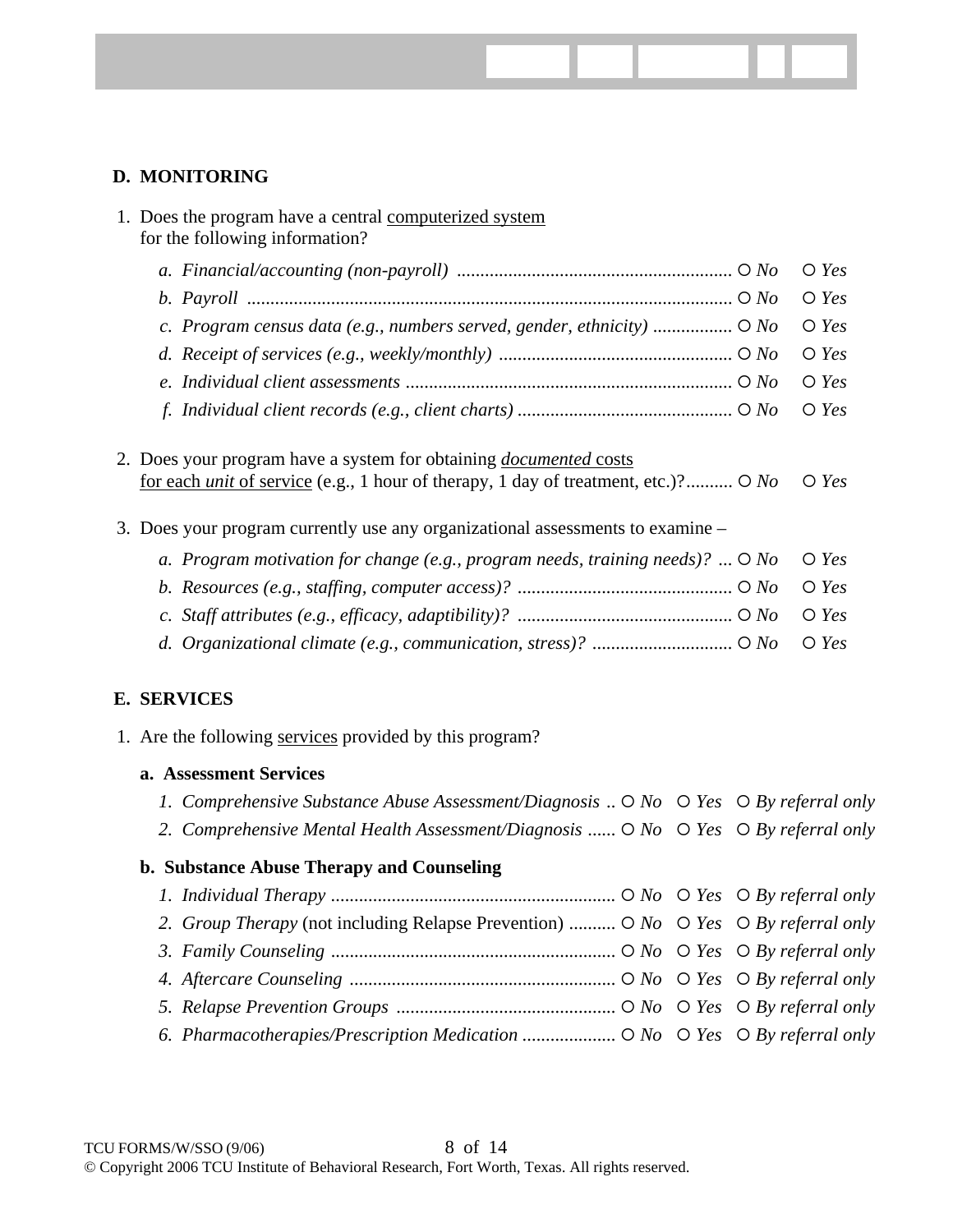| c. Biological Testing                                                                                                                                                                                                                                                                                                              |  |  |
|------------------------------------------------------------------------------------------------------------------------------------------------------------------------------------------------------------------------------------------------------------------------------------------------------------------------------------|--|--|
|                                                                                                                                                                                                                                                                                                                                    |  |  |
| 2. Blood Alcohol Testing (including Breathalyzer) $\circ$ No $\circ$ Yes $\circ$ By referral only                                                                                                                                                                                                                                  |  |  |
|                                                                                                                                                                                                                                                                                                                                    |  |  |
| 4. HIV Testing $\ldots$ $\ldots$ $\ldots$ $\ldots$ $\ldots$ $\ldots$ $\ldots$ $\ldots$ $\ldots$ $\ldots$ $\ldots$ $\ldots$ $\ldots$ $\ldots$ $\ldots$ $\ldots$ $\ldots$ $\ldots$ $\ldots$ $\ldots$ $\ldots$ $\ldots$ $\ldots$ $\ldots$ $\ldots$ $\ldots$ $\ldots$ $\ldots$ $\ldots$ $\ldots$ $\ldots$                              |  |  |
|                                                                                                                                                                                                                                                                                                                                    |  |  |
|                                                                                                                                                                                                                                                                                                                                    |  |  |
| d. Transitional Services                                                                                                                                                                                                                                                                                                           |  |  |
|                                                                                                                                                                                                                                                                                                                                    |  |  |
|                                                                                                                                                                                                                                                                                                                                    |  |  |
|                                                                                                                                                                                                                                                                                                                                    |  |  |
|                                                                                                                                                                                                                                                                                                                                    |  |  |
|                                                                                                                                                                                                                                                                                                                                    |  |  |
| e. Medical Services                                                                                                                                                                                                                                                                                                                |  |  |
|                                                                                                                                                                                                                                                                                                                                    |  |  |
|                                                                                                                                                                                                                                                                                                                                    |  |  |
| 3. Psychiatric $\ldots$ $\ldots$ $\ldots$ $\ldots$ $\ldots$ $\ldots$ $\ldots$ $\ldots$ $\ldots$ $\ldots$ $\ldots$ $\ldots$ $\ldots$ $\ldots$ $\ldots$ $\ldots$ $\ldots$ $\ldots$ $\ldots$ $\ldots$ $\ldots$ $\ldots$ $\ldots$ $\ldots$ $\ldots$ $\ldots$ $\ldots$ $\ldots$ $\ldots$ $\ldots$ $\ldots$ $\ldots$ $\ldots$            |  |  |
|                                                                                                                                                                                                                                                                                                                                    |  |  |
| 5. Prenatal Care $\ldots$ $\ldots$ $\ldots$ $\ldots$ $\ldots$ $\ldots$ $\ldots$ $\ldots$ $\ldots$ $\ldots$ $\ldots$ $\ldots$ $\ldots$ $\ldots$ $\ldots$ $\ldots$ $\ldots$ $\ldots$ $\ldots$ $\ldots$ $\ldots$ $\ldots$ $\ldots$ $\ldots$ $\ldots$ $\ldots$ $\ldots$ $\ldots$ $\ldots$ $\ldots$ $\ldots$ $\ldots$ $\ldots$ $\ldots$ |  |  |
| f. Other Services                                                                                                                                                                                                                                                                                                                  |  |  |
|                                                                                                                                                                                                                                                                                                                                    |  |  |
|                                                                                                                                                                                                                                                                                                                                    |  |  |
| 3. HIV/AIDS Education/Counseling/Support  O No O Yes O By referral only                                                                                                                                                                                                                                                            |  |  |
|                                                                                                                                                                                                                                                                                                                                    |  |  |
|                                                                                                                                                                                                                                                                                                                                    |  |  |
| 6. Domestic Violence – Family/Partner Violence Services $\bigcirc$ No $\bigcirc$ Yes $\bigcirc$ By referral only                                                                                                                                                                                                                   |  |  |
|                                                                                                                                                                                                                                                                                                                                    |  |  |
| 8. Acupuncture $\ldots$ $\ldots$ $\ldots$ $\ldots$ $\ldots$ $\ldots$ $\ldots$ $\ldots$ $\ldots$ $\ldots$ $\ldots$ $\ldots$ $\ldots$ $\ldots$ $\ldots$ $\ldots$ $\ldots$ $\ldots$ $\ldots$ $\ldots$ $\ldots$ $\ldots$ $\ldots$ $\ldots$ $\ldots$ $\ldots$ $\ldots$ $\ldots$ $\ldots$ $\ldots$ $\ldots$ $\ldots$ $\ldots$            |  |  |
|                                                                                                                                                                                                                                                                                                                                    |  |  |
|                                                                                                                                                                                                                                                                                                                                    |  |  |
|                                                                                                                                                                                                                                                                                                                                    |  |  |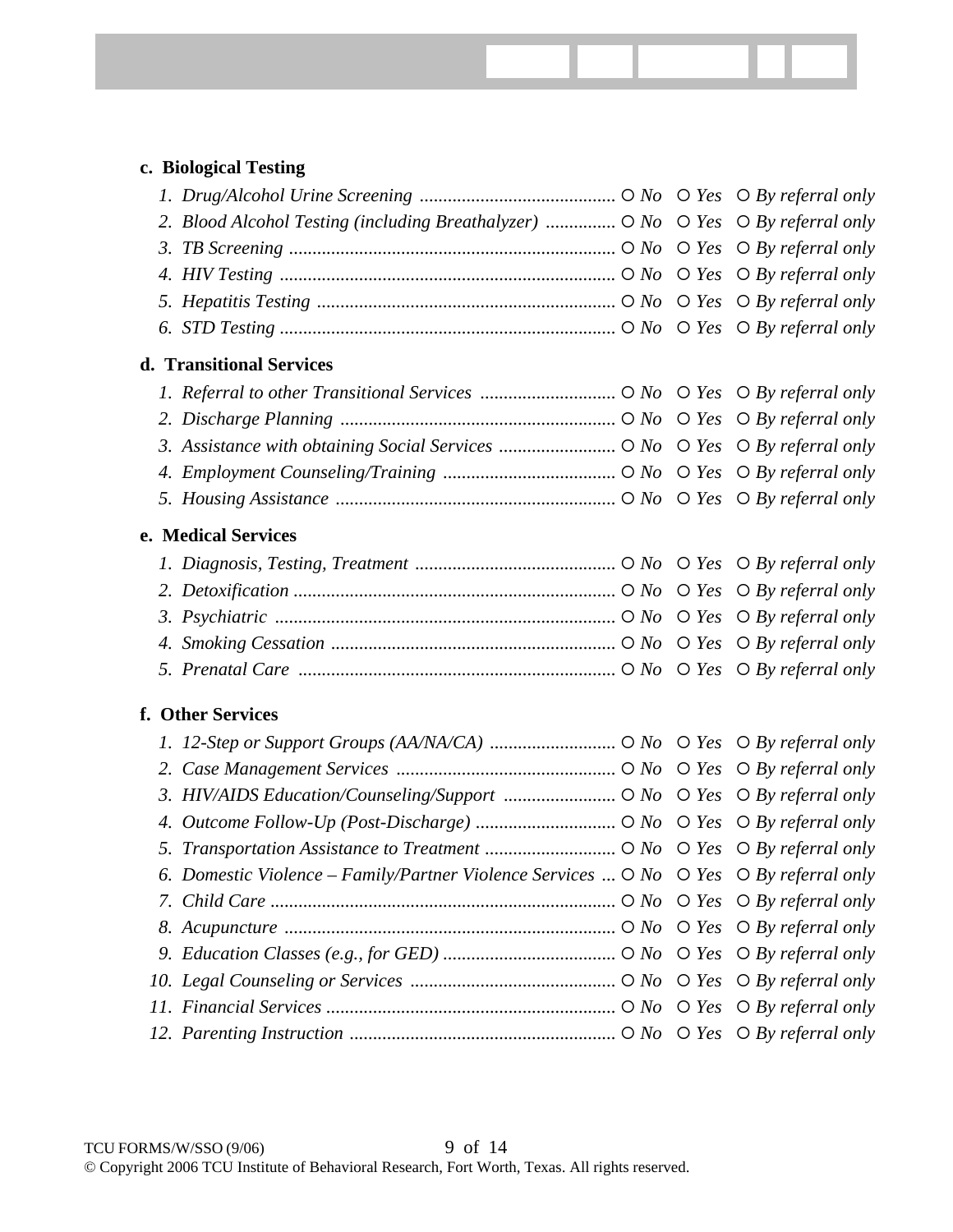# **F. CLIENT CHARACTERISTICS**

**For the following questions, please provide number of clients served within a one-year period. This timeframe should correspond to the most recent annual reporting period for which you have data. You should refer to your most recent annual report provided to your state, parent organization, or other funding entity in answering these questions.** 

| 1. In the <u>last year</u> , how many clients were $-$       | # CLIENTS |                     |  |  |  |
|--------------------------------------------------------------|-----------|---------------------|--|--|--|
|                                                              |           |                     |  |  |  |
|                                                              |           |                     |  |  |  |
|                                                              |           |                     |  |  |  |
| 3. In the <u>last year</u> , how many clients were $-$       |           |                     |  |  |  |
|                                                              |           |                     |  |  |  |
|                                                              |           |                     |  |  |  |
|                                                              |           |                     |  |  |  |
|                                                              |           |                     |  |  |  |
|                                                              |           |                     |  |  |  |
|                                                              |           |                     |  |  |  |
|                                                              |           |                     |  |  |  |
| 4. In the <u>last year</u> , how many clients were $-$       |           |                     |  |  |  |
|                                                              |           |                     |  |  |  |
|                                                              |           |                     |  |  |  |
|                                                              |           |                     |  |  |  |
|                                                              |           |                     |  |  |  |
| 5. In the <u>last year</u> , how many clients were $-$       |           |                     |  |  |  |
|                                                              |           |                     |  |  |  |
|                                                              |           |                     |  |  |  |
|                                                              |           |                     |  |  |  |
| 6. Are the numbers on this page (Client Characteristics 1-5) |           | $O$ <i>Estimate</i> |  |  |  |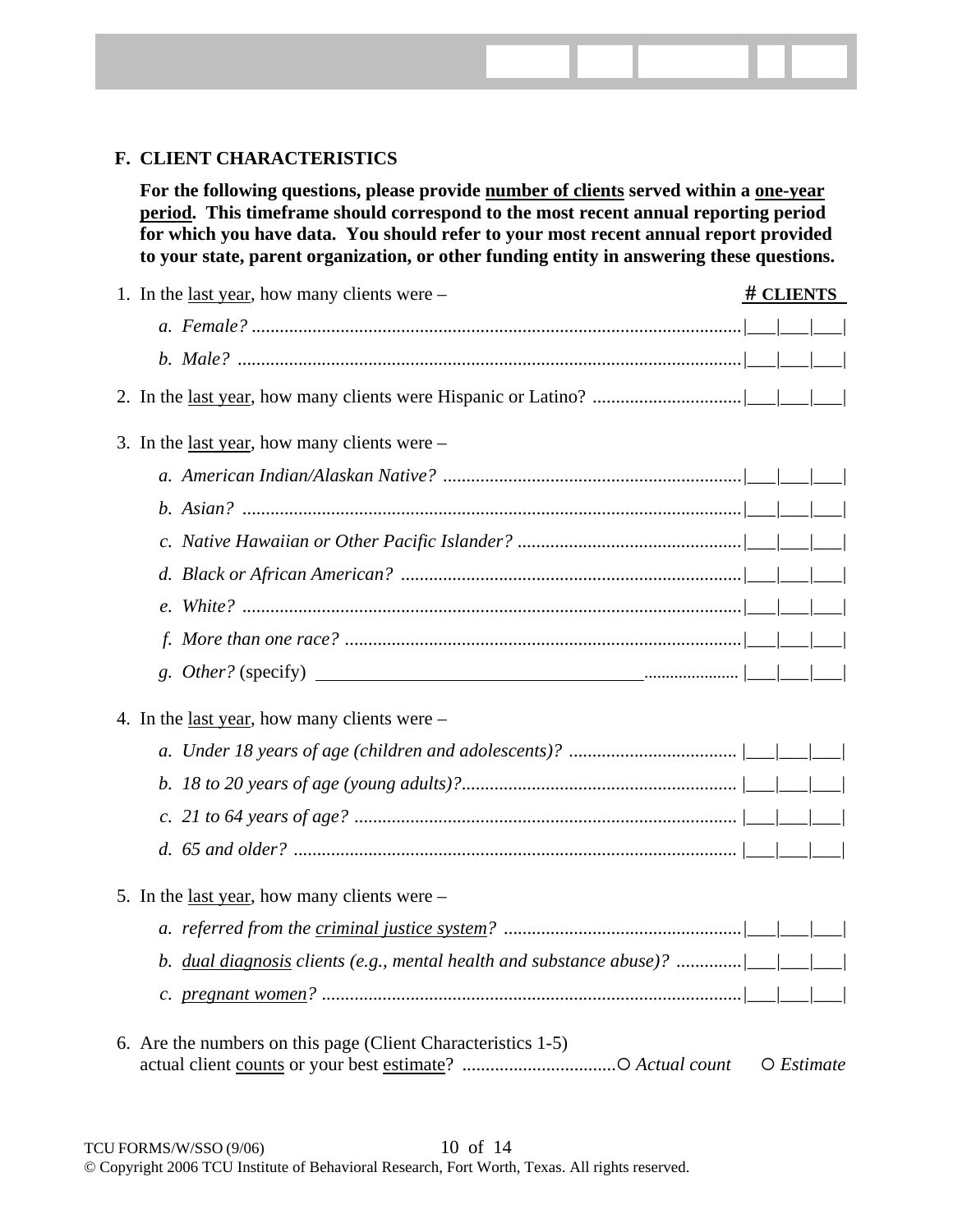| 7. In the <u>last year</u> , how many clients reported the following<br>as their primary drug problem? | # CLIENTS |
|--------------------------------------------------------------------------------------------------------|-----------|
|                                                                                                        |           |
|                                                                                                        |           |
|                                                                                                        |           |
|                                                                                                        |           |
|                                                                                                        |           |
|                                                                                                        |           |
|                                                                                                        |           |
|                                                                                                        |           |
|                                                                                                        |           |
|                                                                                                        |           |
|                                                                                                        |           |
|                                                                                                        |           |
|                                                                                                        |           |
|                                                                                                        |           |
|                                                                                                        |           |
|                                                                                                        |           |
|                                                                                                        |           |
|                                                                                                        |           |
|                                                                                                        |           |
|                                                                                                        |           |

8. Are the numbers on this page (Client Characteristics 7a-t)  $O$  *Estimate*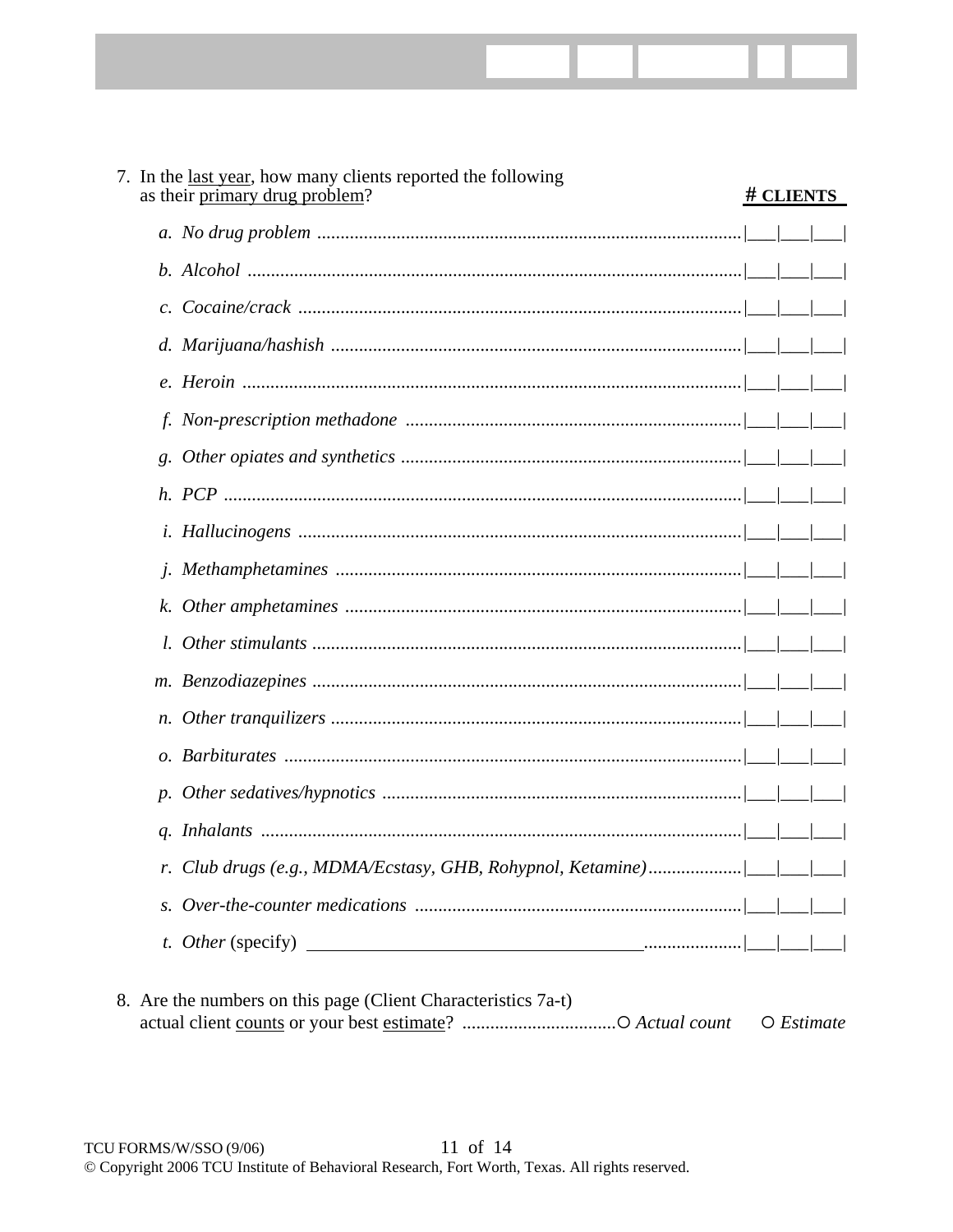## **G. PROGRAM STAFF**

**Please answer the following questions according to your current staffing pattern. For the purpose of this study, "counselors" refers to all staff members who have direct contact with clients and may include counselors, social workers, case managers, clinical supervisors, therapists, etc. Please include full-time, part-time and contractual employees when answering the following questions.** 

- 1. Current number of counselors with direct client contact: ..............................................|\_\_\_|\_\_\_| # COUNSELORS
- 2. *Average* counselor caseload (clients per counselor): .....................................................|\_\_\_|\_\_\_| # CLIENTS
- 3. How many counselors **# COUNSELORS**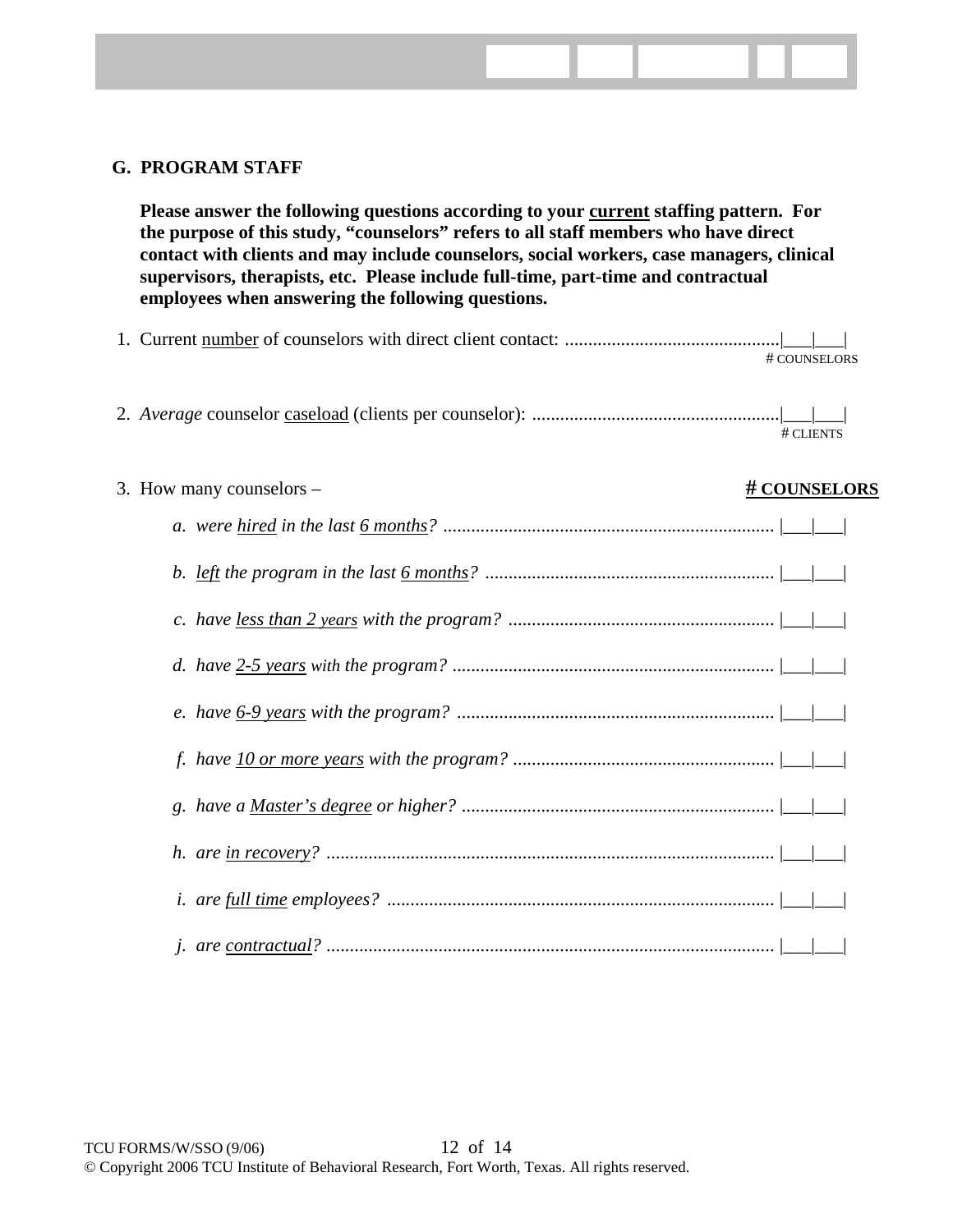# **H. PROGRAM CHANGES**

# 1. Is your client census – { *rapidly* { *slowly* { *stable* { *slowly* { *rapidly decreasing decreasing increasing increasing*  2. Is your <u>budget</u>  $-$ { *rapidly* { *slowly* { *stable* { *slowly* { *rapidly decreasing decreasing increasing increasing*  3. Is your <u>use of technology for program management</u> (e.g., staff and financial resources) – { *rapidly* { *slowly* { *stable* { *slowly* { *rapidly decreasing decreasing increasing increasing*  4. Is your use of technology for clinical management (e.g., clients and their care) – { *rapidly* { *slowly* { *stable* { *slowly* { *rapidly decreasing decreasing increasing increasing*  5. In the last year, was there a change in your – *a. CEO/Director of Parent Organization? ...........................................*{ *No* { *Yes b. Program/Clinical Director? .............................................................*{ *No* { *Yes c. Chief Financial Officer? ...................................................................*{ *No* { *Yes d. Other management positions? ..........................................................*{ *No* { *Yes*  6. In the last year, have there been significant changes in – *a. Ownership? .......................................................................................*{ *No* { *Yes b. Affiliation? ........................................................................................*{ *No* { *Yes c. Funding sources? ..............................................................................*{ *No* { *Yes d. Type of clients treated? .....................................................................*{ *No* { *Yes e. Management philosophy? .................................................................*{ *No* { *Yes f. Treatment philosophy? .....................................................................*{ *No* { *Yes g. Other?* (please specify) *..........*{ *No* { *Yes*

**Please rate the degree of change your Program has experienced in the last year.**